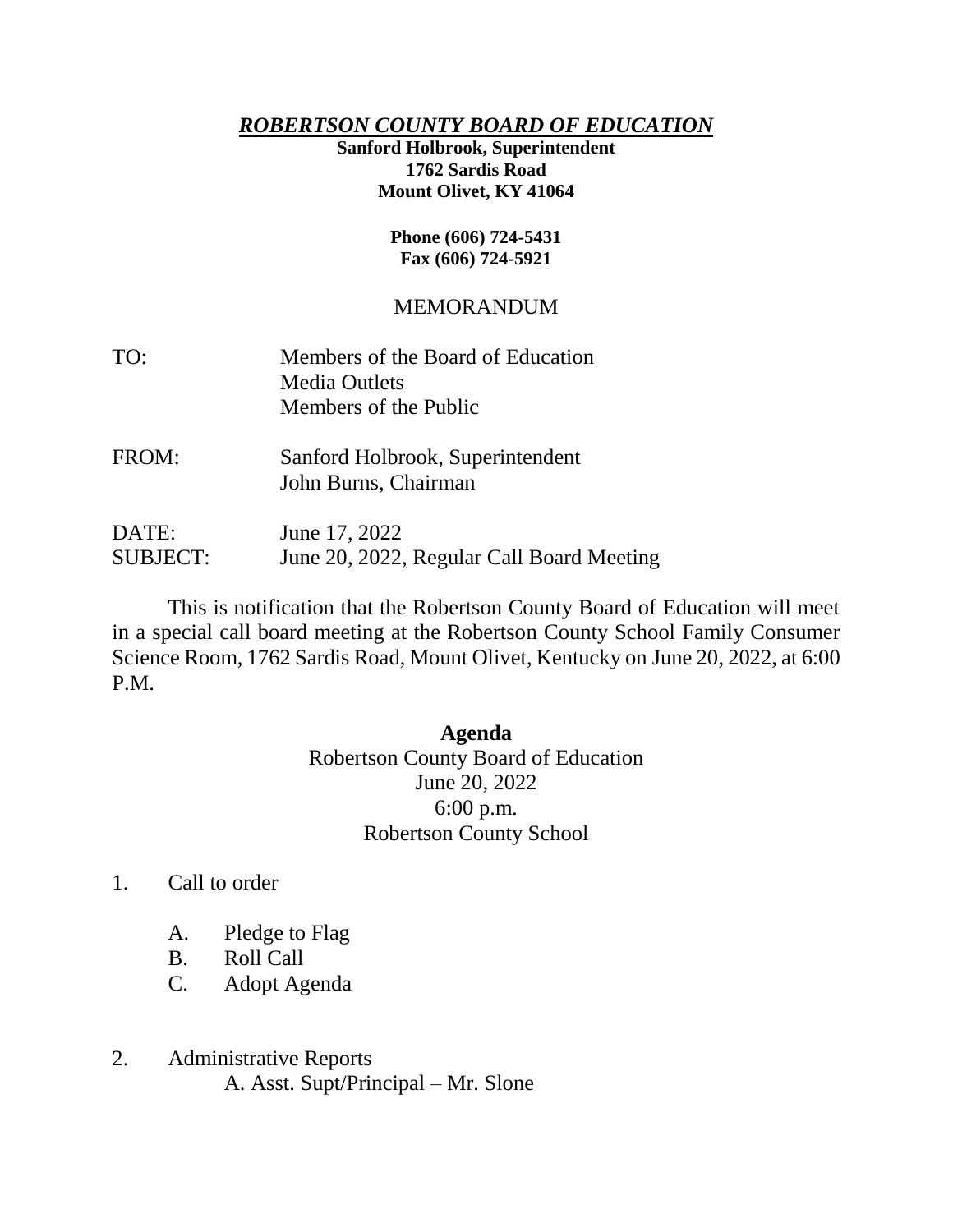- B. Instructional Supervisor/DPP- Mr. Massey
- C. Finance- Ms. Teegarden
- D. Board Attorney- Mrs. Estill
- E. Supt. Report Mr. Holbrook
- 3. Consent agenda items
	- 1. Approve board minutes:
- a. May 23, 2022, Special Call Board Meeting
	- 2. Approve payment of bills previously mailed and/or attached.
	- 3. Approve fundraisers for Robertson County School. (attachment)
	- 4. Acknowledge of Travel Request (attachment)
	- 5. Approve out of state trip (No Request)
	- 6. Approve Building Use Request (attachment)
	- 7. Acknowledge Personnel Actions (attachment)
- 4. Action agenda items
	- A. General Administration
		- 1. Discuss/Consider approving of assurances for 22-23 certified evaluation plan. (attachment)
		- 2. Discuss/Consider approving part time .5 Asst. Principal position at RCS.
		- 3. Discuss/Consider approving 22-23 pay date schedule. (attachment)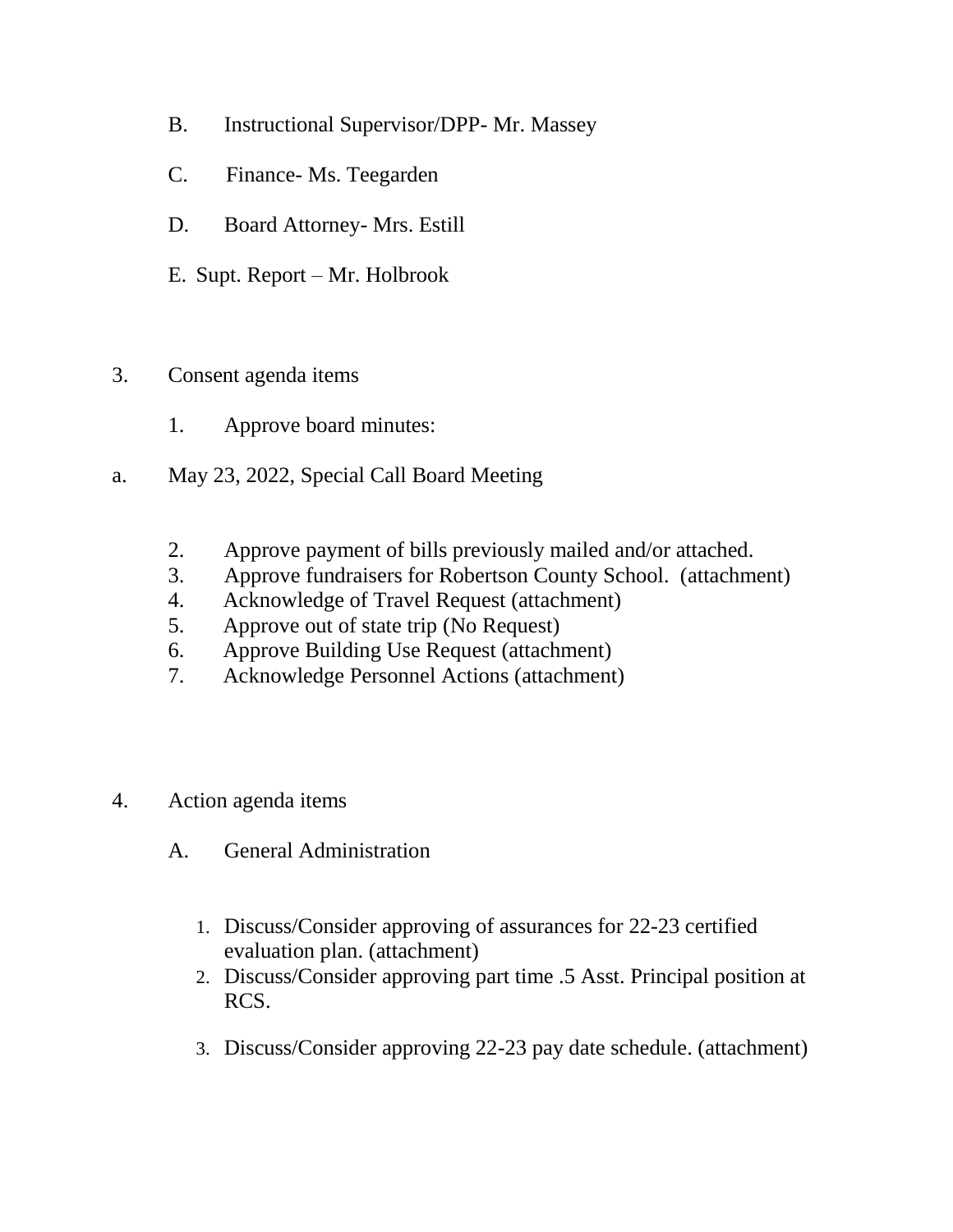- 4. Discuss/Consider approving bond of depository with banks for 22-23. (attachment)
- 5. Discuss/Consider approving 22-23 fidelity bonds. (attachment)
- 6. Discuss/Consider approving for 22-23 school insurance proposal. (attachment)
- 7. Discuss/Consider approving student accident insurance coverage for 22-23. (attachment)
- 8. Discuss/Consider approving incident response plan. (attachment)
- 9. Discuss/Consider approving 22-23 amendment salary schedule. (attachment)
- 10.Discuss/Consider approving FRYSC center assistance for 22-23. (attachment)
- 11. Discuss/Consider approving Robertson County School Lau Plan English Learners. (attachment)
- 12. Discuss/Consider approving  $1<sup>st</sup>$  reading of Policy & Procedures as recommended by KSBA. (attachment)
- 13. Discuss/Consider approving for a school documentary by Sandy McLeod & Gini Reticker. (attachment)
- 14.Discuss/Consider approving in joining with other Kentucky School districts in the opioid lawsuit.
- 15.Discuss/Consider approving 21-22 Supt. Evaluation. (attachment)
- 16.Consider motion to enter executive session pursuant to KRS 61.810(1) (b) Executive session is necessary due to discussion of personal.
- 17.Return to open session